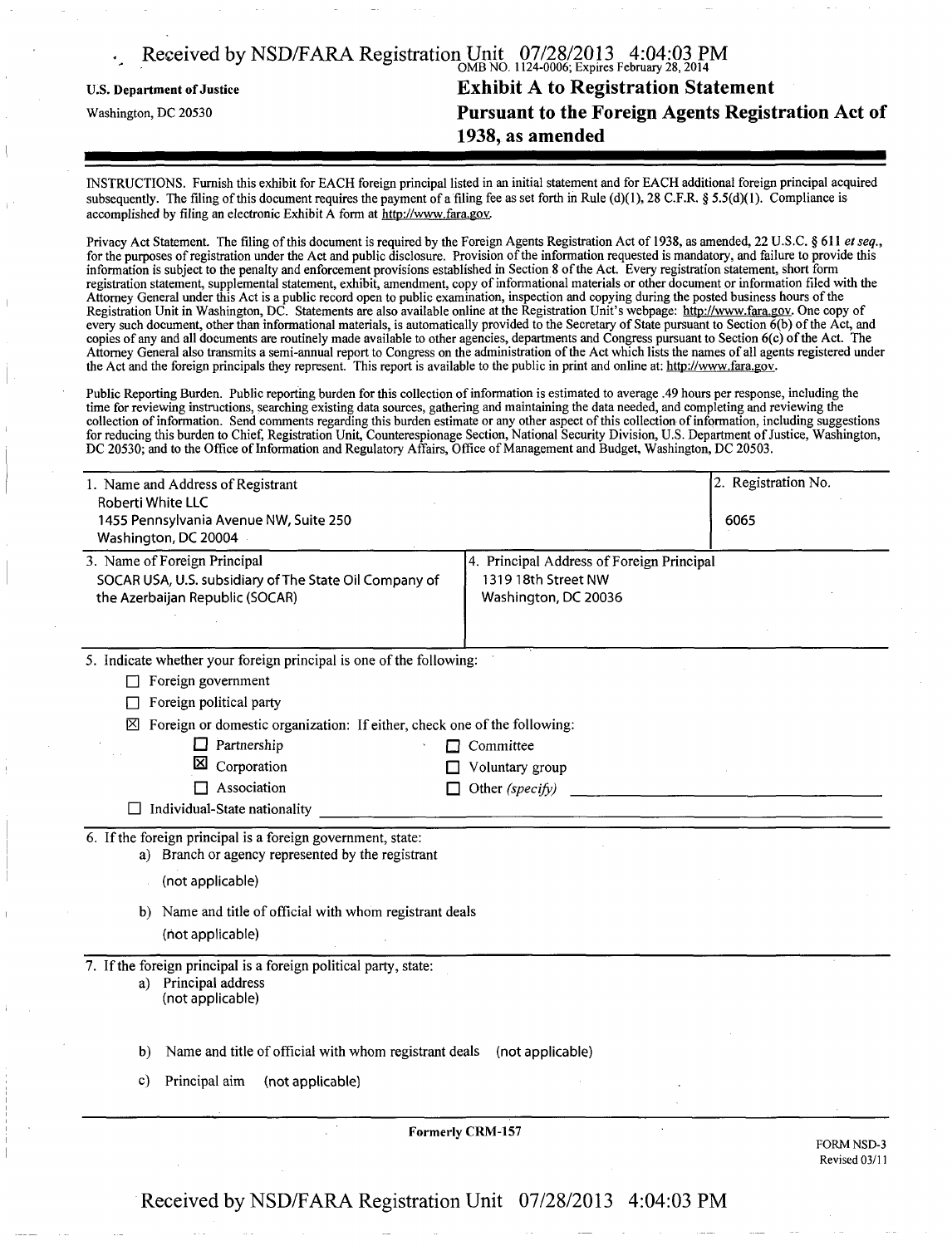## Received by NSD/FARA Registration Unit 07/28/2013 4:04:03 PM

8. If the foreign principal is not a foreign government or a foreign political party:

a) State the nature of the business or activity of this foreign principal. Oil industry

b) Is this foreign principal:

| Supervised by a foreign government, foreign political party, or other foreign principal         | Yes $\Box$ No $\boxtimes$ |
|-------------------------------------------------------------------------------------------------|---------------------------|
| Owned by a foreign government, foreign political party, or other foreign principal              | Yes $\Box$ No $\boxtimes$ |
| Directed by a foreign government, foreign political party, or other foreign principal           | Yes $\Box$ No $\boxtimes$ |
| Controlled by a foreign government, foreign political party, or other foreign principal         | Yes $\Box$ No $\boxtimes$ |
| Financed by a foreign government, foreign political party, or other foreign principal           | Yes $\Box$ No $\boxtimes$ |
| Subsidized in part by a foreign government, foreign political party, or other foreign principal | Yes $\boxtimes$ No $\Box$ |

9. Explain fully all items answered "Yes" in Item 8(b). (If additional space is needed, a full insert page must be used.) SOCAR USA, a subsidiary of the State Oil Company of the Azerbaijan Republic, receives partial funding from the Azerbaijan Republic government, but the majority of funding is from non-governmental sources (business revenue).

10. If the foreign principal is an organization and is not owned or controlled by a foreign government, foreign political party or other foreign principal, state who owns and controls it.

SOCAR USA is the U.S. subsidiary of The State Oil Company of the Azerbaijan Republic (SOCAR).

#### EXECUTION

In accordance with 28 U.S.C. § 1746, the undersigned swears or affirms under penalty of perjury that he/she has read the information set forth in this Exhibit A to the registration statement and that he/she is familiar with the contents thereof and that such contents are in their entirety true and accurate to the best of his/her knowledge and belief.

| Date of Exhibit A | Name and Title                  | <b>Signature</b>            |         |
|-------------------|---------------------------------|-----------------------------|---------|
| July 28, 2013     | Vincent A. Roberti, Sr Chairman | /s/ Vincent A. Roberti, Sr. | eSigned |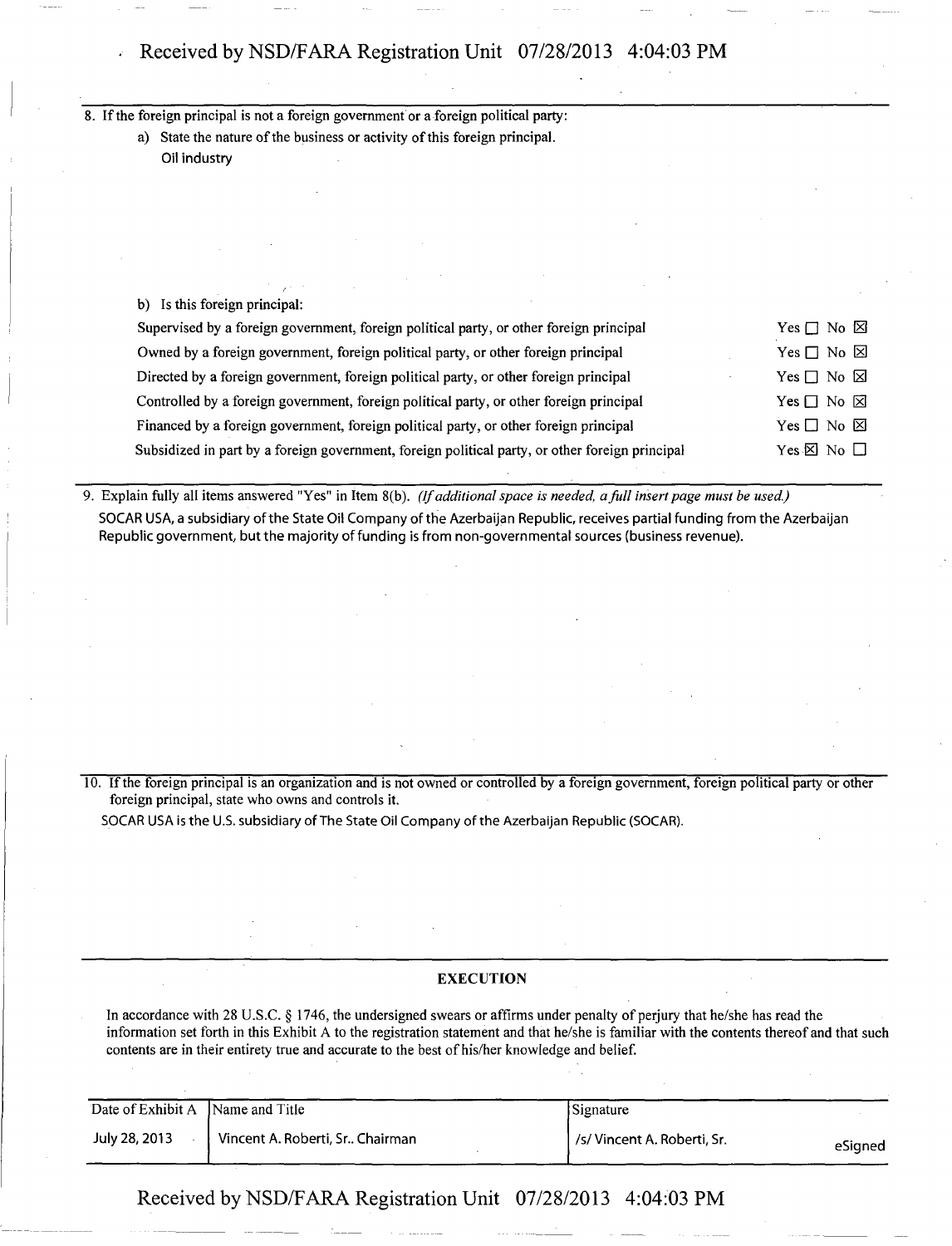|                                   | Received by NSD/FARA Registration Unit 07/28/2013 4:04:00 PM |
|-----------------------------------|--------------------------------------------------------------|
| <b>U.S. Department of Justice</b> | <b>Exhibit B to Registration Statement</b>                   |
| Washington, DC 20530              | Pursuant to the Foreign Agents Registration Act of           |
|                                   | 1938, as amended                                             |

INSTRUCTIONS. A registrant must furnish as an Exhibit B copies of each written agreement and the terms and conditions of each oral agreement with his foreign principal, including all modifications of such agreements, or, where no contract exists, a full statement of all the circumstances by reason of which the registrant is acting as an agent of a foreign principal. Compliance is accomplished by filing an electronic Exhibit B form at [http://www.fara.gov.](http://www.fara.gov)

Privacy Act Statement. The filing of this document is required for the Foreign Agents Registration Act of 1938, as amended, 22 U.S.C. § 611 et seq., for the purposes of registration under the Act and public disclosure. Provision of the information requested is mandatory, and failure to provide the information is subject to the penalty and enforcement provisions established in Section 8 ofthe Act. Every registration statement, short form registration statement, supplemental statement, exhibit, amendment, copy of informational materials or other document or information filed with the Attorney General under this Act is a public record open to public examination, inspection and copying during the posted business hours of the Registration Unit in Washington, DC. Statements are also available online at the Registration Unit's webpage: [http://www.fara.gov.](http://www.fara.gov) One copy of every such document, other than informational materials, is automatically provided to the Secretary of State pursuant to Section 6(b) of the Act, and every such document, other than informational materials, is automaticall copies of any and all documents are routinely made available to other agencies, departments and Congress pursuant to Section 6(c) ofthe Act. The Attorney General also transmits a semi-annual report to Congress on the administration ofthe Act which lists the names of all agents registered under the Act and the foreign principals they represent. This report is available to the public in print and online at: [http://www.fara.gov.](http://www.fara.gov)

Public Reporting Burden. Public reporting burden for this collection of information is estimated to average .33 hours per response, including the time for reviewing instructions, searching existing data sources, gathering and maintaining the data needed, and completing and reviewing the collection of information. Send comments regarding this burden estimate or any other aspect of this collection of information, including suggestions for reducing this burden to Chief, Registration Unit, Counterespionage Section, National Security Division, U.S. Department of Justice, Washington, DC 20530; and to the Office of Information and Regulatory Affairs, Office of Management and Budget, Washington, DC 20503.

| 1. Name of Registrant | 2. Registration No. |
|-----------------------|---------------------|
| Roberti Whilte LLC    | 6065                |
|                       |                     |

3. Name of Foreign Principal

SOCAR USA, U.S. subsidiary of The State Oil Company ofthe Azerbaijan Republic (SOCAR)

#### Check Appropriate Box:

- 4.  $\boxtimes$  The agreement between the registrant and the above-named foreign principal is a formal written contract. If this box is checked, attach a copy of the contract to this exhibit.
- 5.  $\Box$  There is no formal written contract between the registrant and the foreign principal. The agreement with the above-named foreign principal has resulted from an exchange of correspondence. If this box is checked, attach a copy of all pertinent correspondence, including a copy of any initial proposal which has been adopted by reference in such correspondence.
- 6.  $\Box$  The agreement or understanding between the registrant and the foreign principal is the result of neither a formal written contract nor an exchange of correspondence between the parties. If this box is checked, give a complete description below of the terms and conditions ofthe oral agreement or understanding, its duration, the fees and expenses, if any, to be received.
- 7. Describe fully the nature and method of performance ofthe above indicated agreement or understanding.

Research and analyze issues of concern to the principal; counsel the principal on U.S. policies of concern, activities in Congress and the Executive branch, and developments on the U.S. political scene generally; and maintain contact, as necessary, with members of Congress and their staff, executive branch officials, members ofthe press, and nongovernmental organizations.

Formerly CRM-155 FORM NSD-4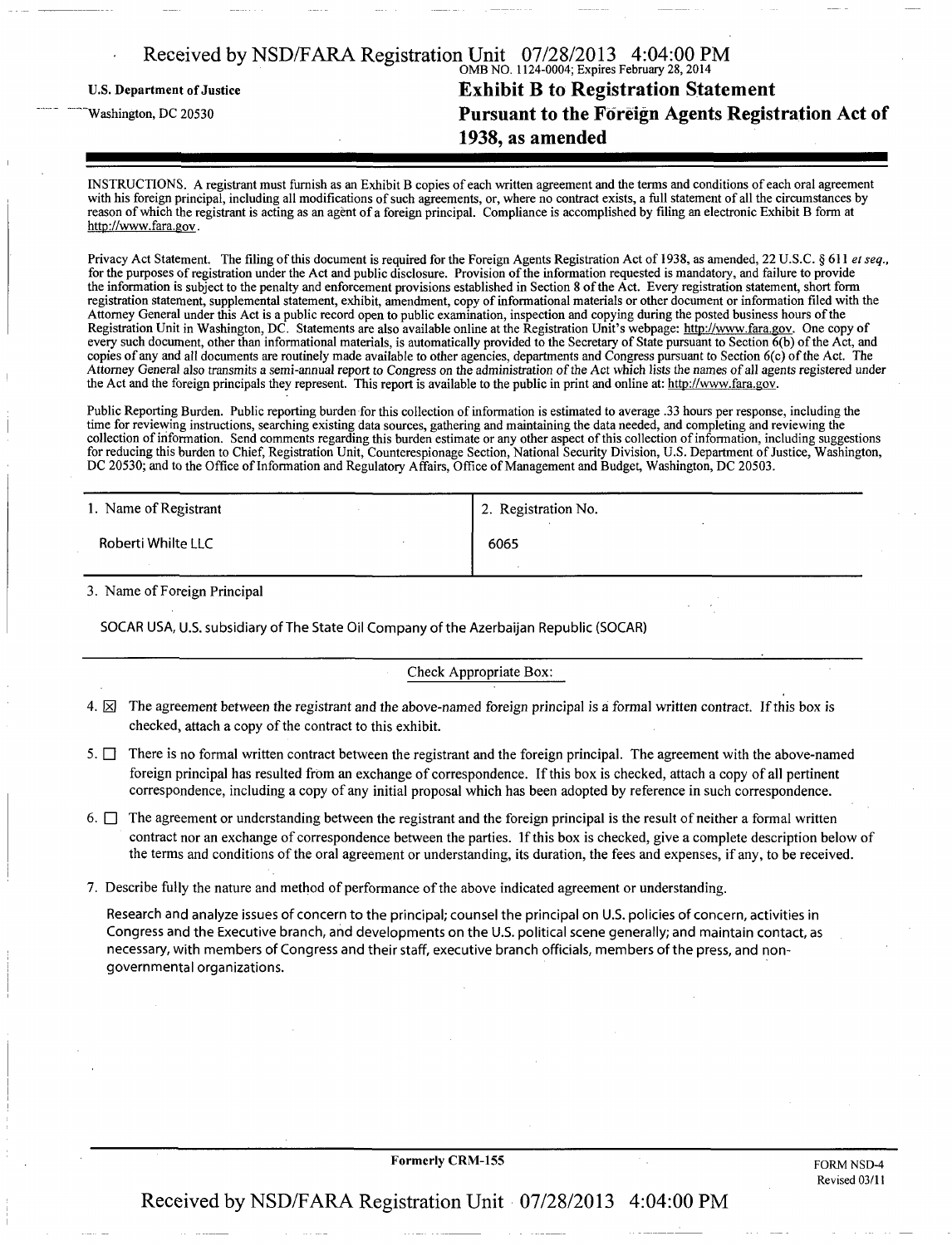## • Received by NSD/FARA Registration Unit 07/28/2013 4:04:00 PM

8. Describe fully the activities the registrant engages in or proposes to engage in on behalf of the above foreign principal.

Registrant will provide strategic counsel to the principal on strengthening the principal's ties to the United States government and institutions. Registrant will also assist in communicating priority issues in the United States-Azerbaijan Republic bilateral relationship to relevant U.S. audiences, including the U.S. Congress, administration, media, and policy communities.

Will the activities on behalf of the above foreign principal include political activities as defined in Section 1(o) of the Act and in the footnote below? Yes  $\boxtimes$  No  $\Box$ the footnote below? Yes  $\boxtimes$ 

If yes, describe all such political activities indicating, among other things, the relations, interests or policies to be influenced together with the means to be employed to achieve this purpose.

The activities listed in item 8 will be undertaken in order to communicate information to the principal, as well as to communicate information about the principal to interested persons in the public sector. At the request ofthe principal, meetings with members of Congress and their staff, and executive branch officials may be arranged.

#### **EXECUTION**

In accordance with 28 U.S.C. § 1746, the undersigned swears or affirms under penalty of perjury that he/she has read the information set forth in this Exhibit B to the registration statement and that he/she is familiar with the contents thereof and that such contents are in their entirety true and accurate to the best of his/her knowledge and belief.

| Date of Exhibit B | Name and Title                   | Signature                   |         |
|-------------------|----------------------------------|-----------------------------|---------|
| July 28, 2013     | Vincent A. Roberti, Sr. Chairman | /s/ Vincent A. Roberti, Sr. | eSianed |

Footnote: Political activity as defined in Section 1(o) of the Act means any activity which the person engaging in believes will, or that the person intends to, in any way influence<br>any agency or official of the Government domestic or foreign policies of the United States or with reference to the political or public interests, policies, or relations of a government of a foreign country or a foreign political party.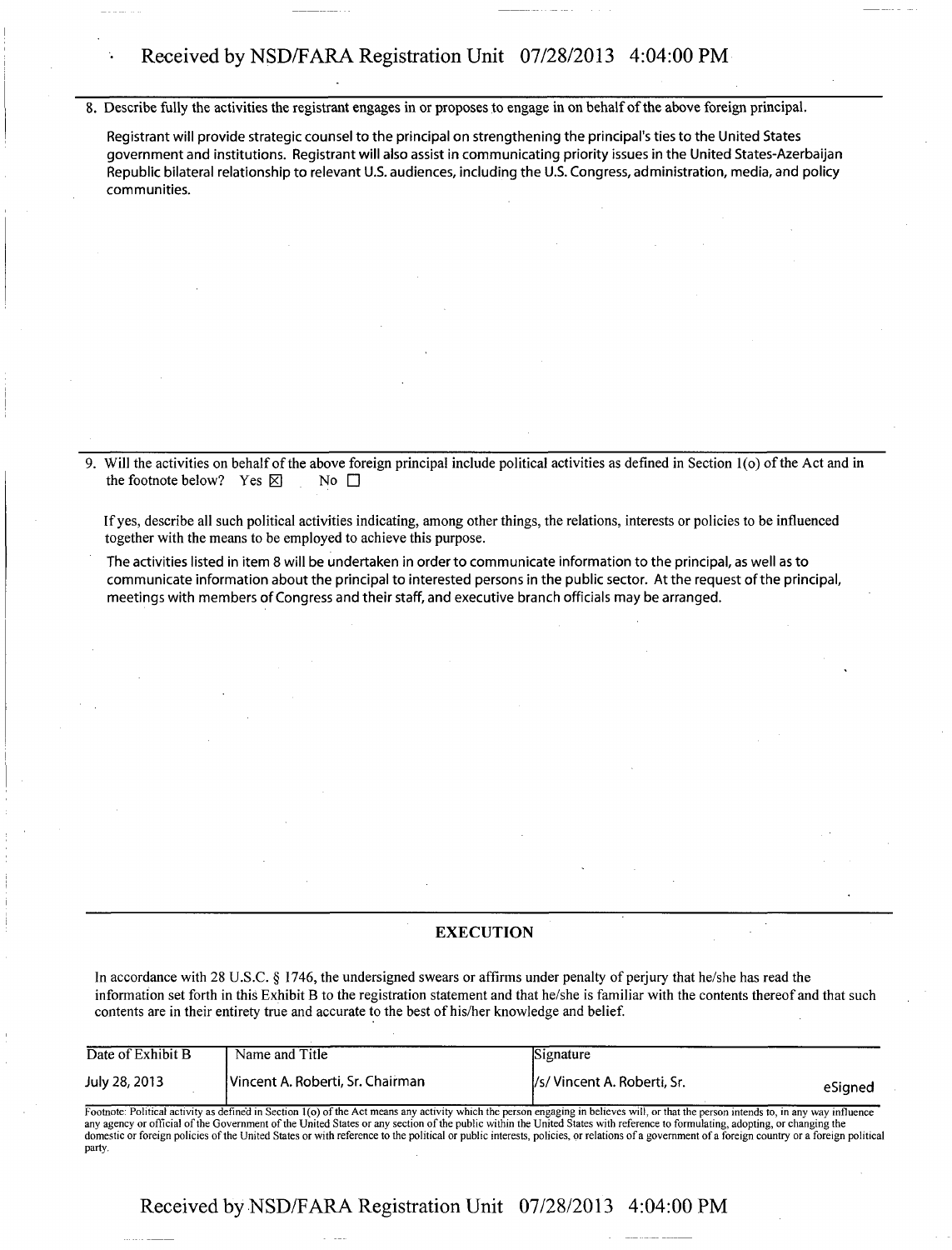#### CONSULTING AGREEMENT

rccovictu in other reservance in the contraction of the contraction of the contraction of the contraction of t

This will confirm the Agreement of Roberti-White LLC, a District of Columbia limited liability company (the "Firm") and SOCAR-USA (the "Client"), dated the **ID** day of ., 2013, with respect to the performance of certain consulting services by the Firm for the Client.

1) Services. During the term of this Agreement the Firm will render services to the Client to increase the Client's exposure for business opportunities in the United States and such other matters of importance to the Client. The details of the Firm's work and responsibilities, including the benchmarks and time frames for deliverables, is detailed in attached Scope of Work and Services which is attached hereto as Exhibit A and incorporated herein by this reference (collectively, the "Services"). The Services shall include, but not be limited to:

- A) Creation and maintenance of a website, as a work made for hire to be made available on the Internet at ••••^^•^^ 1 (the "Site");
- B) Creation and maintenance of complementary and integrated Twitter and Facebook accounts that includes the latest technological enhancements (including, but not limited to, search engine optimization) (the "Accounts");
- C) Assistance in creation of a Washington, DC internship program that complies with all United States and DC law.
- D) Strategic and technical advice related to engaging and strengthening relationships with key potential business allies.

#### 2) The Site.

(a) The Firm shall design, author and develop the Site to the Client's satisfaction, and in accordance with best and latest standards, industry standards.

(b) The Services to be performed by the Firm to design, develop, and implement the Site shall include, without limitation, 1) creating a web site utilizing the Client's logo, desired graphics, and content, 2) recommending an appropriate web hosting service, 3) obtaining such web hosting service if the Client so desires and assisting the Client in migrating the Site to the web hosting service provider, and 4) any other services requested by the Client to complete the Site and make it operational to Clients satisfaction.

(c) The Firm shall provide all software required to complete the Site.

(d) The Client shall have ultimate control over the scope and details of the Site project and the Firm shall have no right or authority at any time to make any contract or binding promise of any nature on behalf of the Client, either oral or written, without the consent of an authorizedrepresentative of the Client.

(e) The Firm shall provide to the Client a Beta Version of the Site for the Client's review and approval, and shall make any modifications or changes to the Site as requested by the Client.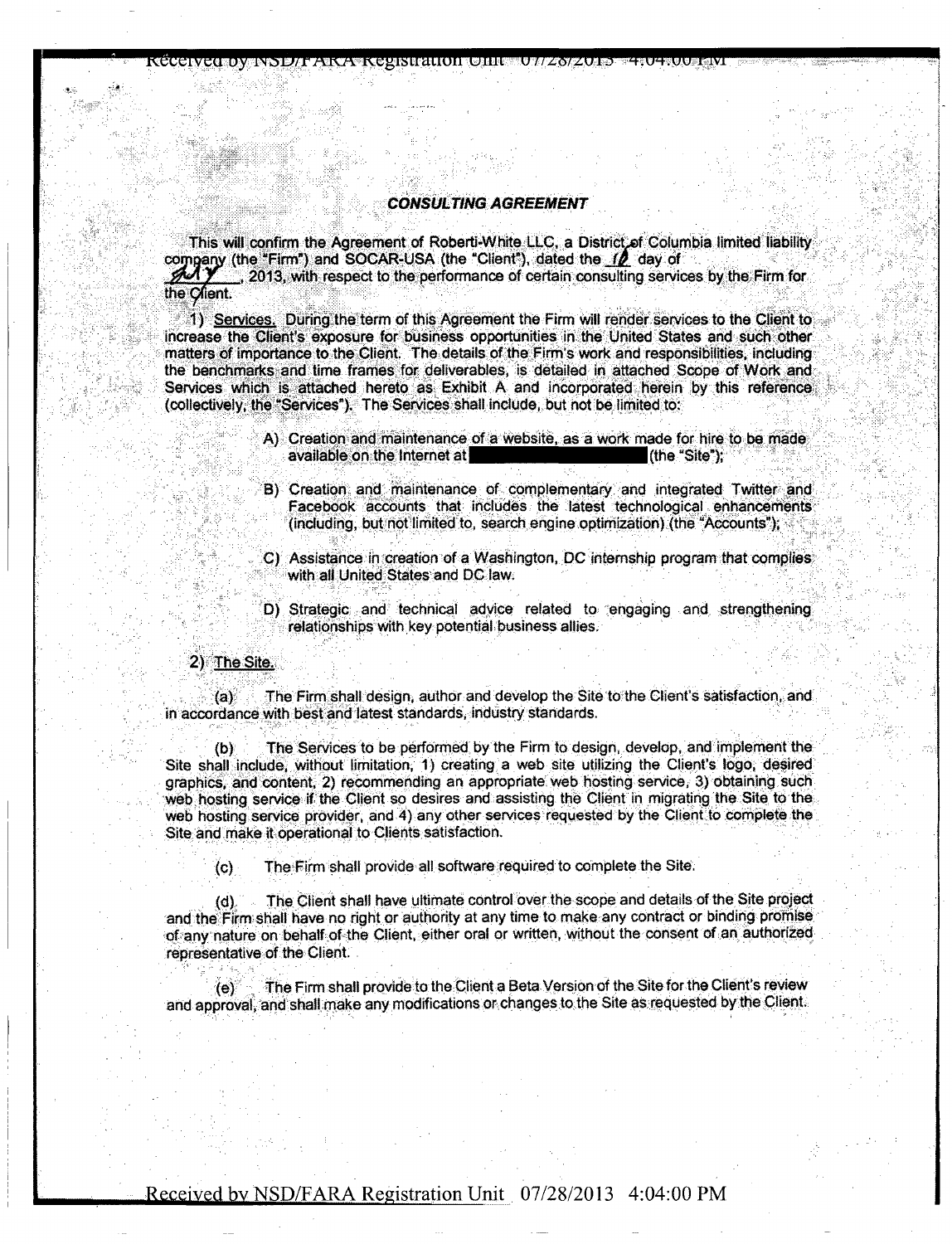## llobcri i  $+$  White

WEIGIVEL UY INDIDIT AINA REGISTRIUUT UHLU U 11 Z.O/ Z.UT.D

The Site shall incorporate certain materials provided by the Firm, which includes, without limitation, computer software, script, programming code, data, information, HTML code, graphics, and text ("Developer Content"). The Site shall also incorporate certain materials provided by the Client, which includes, without limitation, trade or service marks, images, illustrations, logos, graphics, files and text ("Client Content"). The Firm represents and warrants to Client that it shall have all right, title, and interest in and to the Developer Content or shall have secured all necessary and appropriate licenses from third parties to enable the Developer Content to be lawfully used and incorporated into the Site.

(g) In consideration of the Firm's performance of all obligations under this Agreement, the Client grants to the Firm a nonexclusive, royalty-free license for the term of this Agreement to edit, modify, adapt, publish, copy, prepare derivative works from, and use the Client Content solely in connection with the development of the Site under this Agreement. The Firm grants to Client a perpetual, nonexclusive, royalty-free license to use the Developer Content incorporated into the Site.

 $(h)$  The Firm acknowledges and agrees that the Client shall be the sole owner of all the products and deliverables of the Firm's Services hereunder, including, but not limited to, the Site, the Beta Version, all Client Content modified in any manner, the Accounts, and all designs, graphics, logos, ideas, concepts, processes, developments, and discoveries, whether or not patentable or copyrightable, which the Firm may develop, create or first actually reduce to writing in connection with and during the term of this Agreement (the "Works"). The parties further acknowledge and agree that the Works shall be deemed for all purposes "work made for hire."

(i) To the extent that ownership of the Works does not automatically vest in the Client by virtue of this Agreement, the Firm irrevocably transfers and assigns to Client all right, title and interest in the Works and protectable elements or derivative works thereof, and agrees not to assert any rights whatsoever, including any moral rights, with regard to the Works. The Firm further agrees to assist the Client, as may reasonably be required, in exercising dominion and control over the Site and/or the Accounts and executing any documents required by the Client to obtain and enforce patents, trademarks, and any other intellectual property rights relating to the Works. This obligation shail survive the termination of this Agreement.

3) Compliance with All Laws, The Firm represents, warrants, covenants, and agrees that all Services provided hereunder shall comply fully with all applicable law. The parties shall abide by the Foreign Agents Registration Act as well as other laws and requilations of the United States of .America.

4) Nature of Relationship. The Firm will perform such services exclusively as an independent contractor to, and not as an agent or employee of, the Client. Nothing contained herein shall be deemed to create the relationship of partnership, agency, joint venture, or employment. The Firm shall have ho authority to bind the Client to any obligation.

5). Confidential Information. Prior to and during the term of this Agreement the Client may share certain "Confidential Information" (as hereinafter defined) with the Firm. For purposes of this Agreement, "Confidential Information" means any data or information that is proprietary to the Client and not generally known to the public, whether in tangible or intangible form, whenever and however disclosed, including, but not limited to (i) any strategies, plans, books of account, records, memoranda, work papers and any other documentation; (ii) any concepts, reports, data:

 $2$  $P$ aqe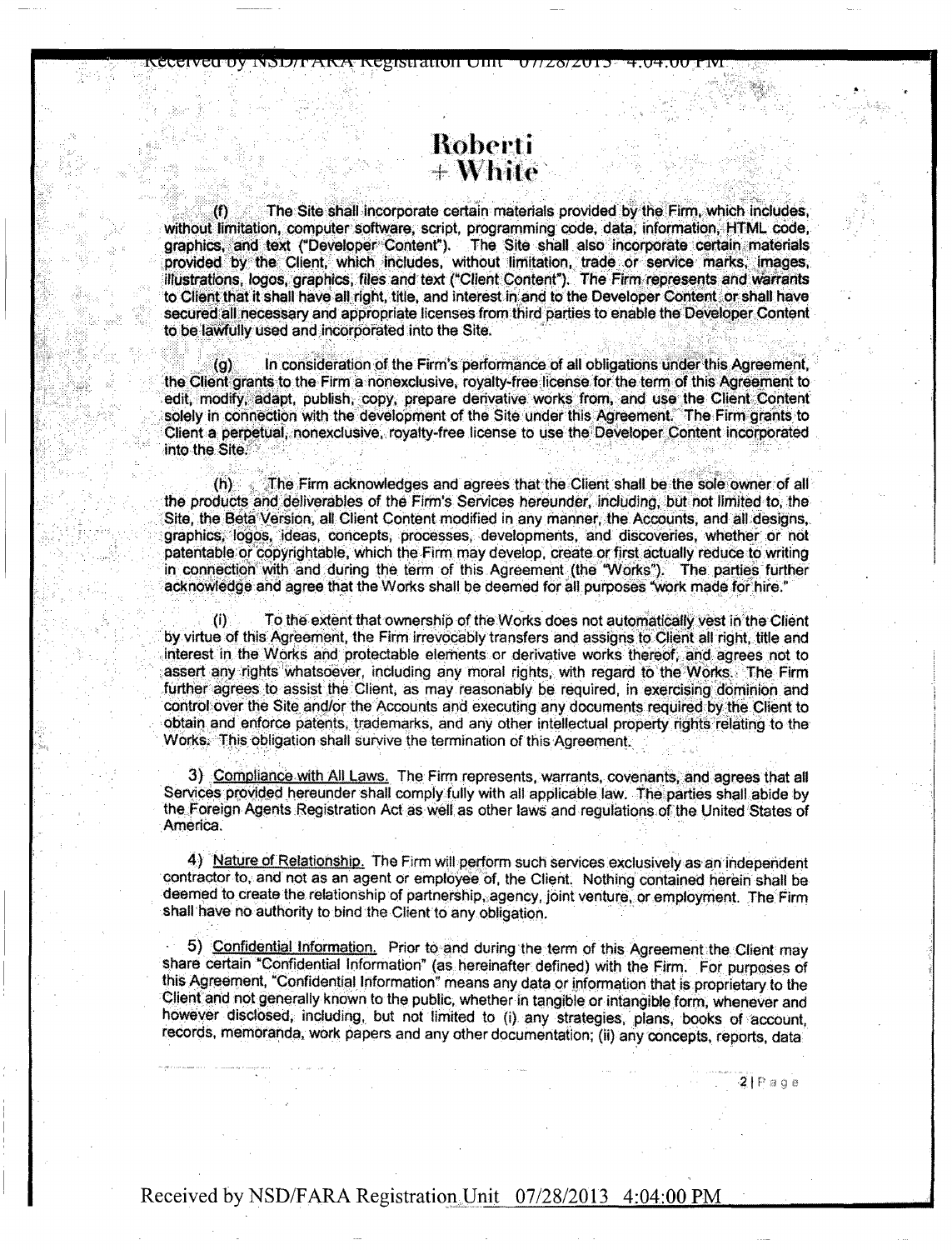or know-how; (iii) and any other information that should reasonably be recognized as confidential. The Client acknowledges and agrees that the Firm can rely on the accuracy of any information that the Client furnishes the Firm in connection with the Firm's work for it. The Firm agrees to preserve the confidentiality of all Confidential Information and shall not, without the prior written consent of the Client, disclose or make available to any person or entity, other than is necessary in performance of its obligations under this Agreement, any Confidential Information. This obligation survives the termination of this Agreement indefinitely,

Roberti  $+$  White

TVZTVIVI I IVZI JEHU VIII JEZOZVI 2

6) Term.

(a) The term of this Agreement shall commence on July 15, 2013 and shall continue in effect until December 31, 2013 (the "Term"). The Agreement shall be terminated upon written notice by either party.

(b) Upon termination, the Firm will deliver possession of the Site and the Accounts to Client and the Client shall be responsible for fees for Services earned to-date of termination.

(c) The parties acknowledge and agree that the nature of the Firm's representation of the Client requires the Firm to decline to represent any clients whose policy interest's conflict with those of the Client regarding the issues on which the Client seeks the Firm's assistance. Accordingly, the Firm agrees that during,the Term it will obtain the Client's prior approval before undertaking to represent any other client that possesses a potential policy conflict.

7) Compensation. For all the Services and undertakings of the Firm hereunder during the term of this Agreement, the Client shall pay to the Firm a fee not to exceed One Hundred Twenty-Five Thousand US Dollars (\$125,000) (the "Fee"). The Client shall pay the Fee in six (6) equal monthly installments of \$20,834, with the first such installment being due upon execution of this Agreement and each subsequent installment being due prior to the fifth (5) of each calendar month for the term of this Agreement through December  $2/$  2013. While paid monthly, the Firm understands and agrees that the Fee will not be earned unless and until it performs its Services to achieve the benchmarks, both as to substantive completion of the work to Client's satisfaction and within the time frames, as described on the Scope of Work and Services which is attached hereto as Exhibit A.

8) Payment Instructions. Payment shall occur via check, ACH Debit, or wiring.

Beneficiary Name: Roberti + White, LLC Beneficiary Bank: Bank of Georgetown<br>1350 | Street, NW/Washington, DC 20005

ABA Routing #: Account#:<br>Remittance Email:

accounting@robertiwhite.com

(9) Expenses. The Fee specified in Section 7 is inclusive of all ordinary and customary outof-pocket expenses (principally for local travel, business entertainment, long distance telephone<br>and other communications: postage: document reproduction and other expenses). Any and other communications, postage, document reproduction and other expenses). extraordinary expenses (e.g., international travel, entertainment) shall be paid by Client, provided thafethe Firm obtains the Client's prior approval in vvritihg (email shall suffice), The Firm shall bill

 $31$  Page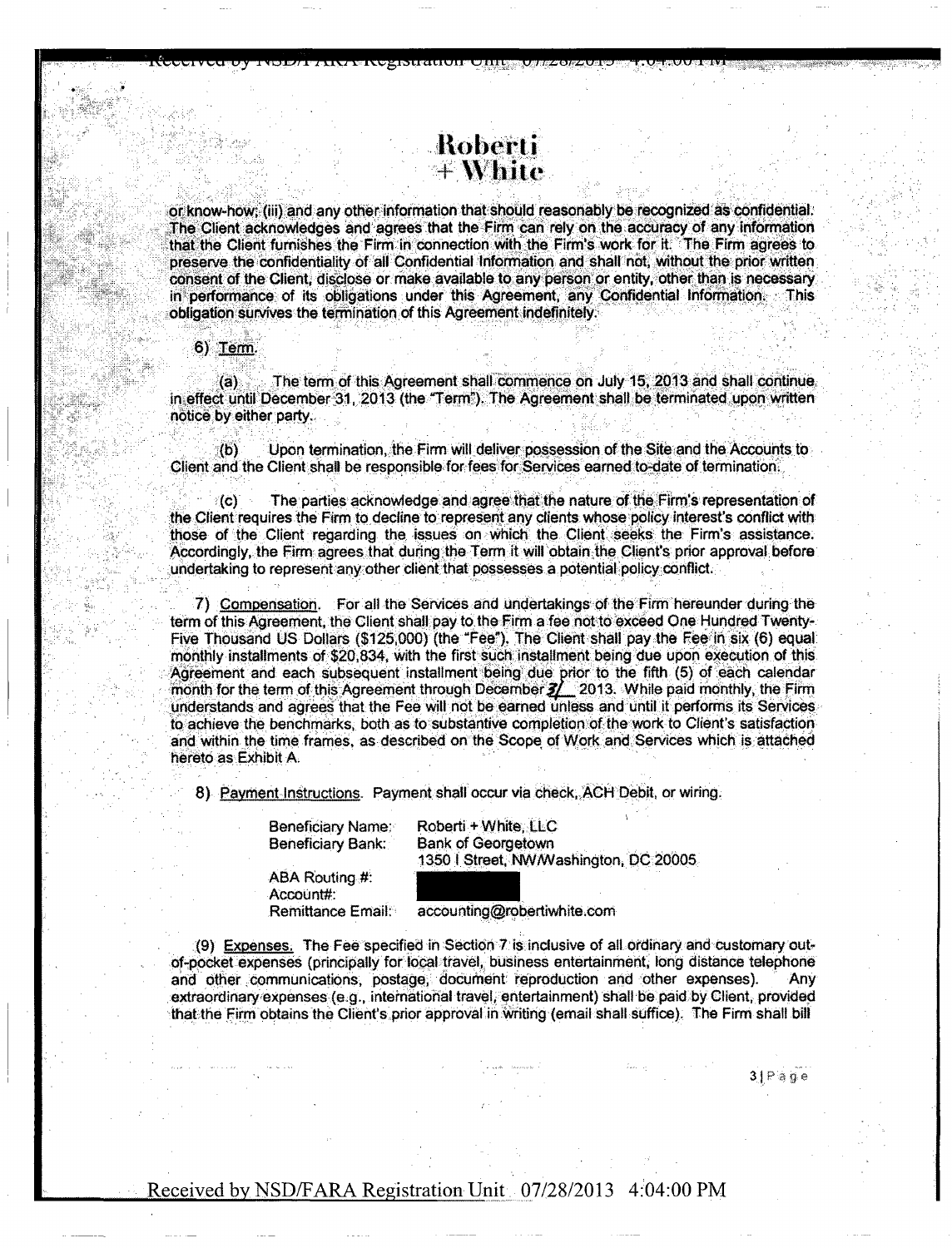# Roberti  $+\mathbf{W}$ hite

jrccchvcu dy INOL/Iranga Rozisuatiwr Ofiic sy 1/40/40 e

for extraordinary expenses monthly, and Client shall pay within thirty (30) days after receipt of invoice.

10) Indemnification. The Firm agrees to indemnify and hold the Client harmless from and against any action, claim, demand or liability, including reasonable attorney's fees and costs, arising or relating to (i) the Firm's breach of this Agreement, (ii) the negligence or willful misconduct of the Firm, and (iii) any allegation that the Site or Developer Content infringes a third person's intellectual property or trade secret. The obligations under this Section 10 shall survive termination of this Agreement.

#### 11) Miscellaneous.

(a) This Agreement may not be amended except by a written instrument signed arid delivered by the parties hereto.

(b) This Agreement constitutes the entire understanding between the parties hereto with respect to the subject matter hereof, and all other agreements relating to the subject matter hereof and hereby superseded.

(c) This Agreement shall be governed by, and construed in accordance with, the laws of the District of Columbia.

(d) This Agreement may be executed in any number of counterparts, each of which shall be deemed to be an original as against any party whose signature appears thereon, and all<br>of which shall together constitute one and the same instrument. of which shall together constitute one and the same instrument.

(e) The provisions of this Agreement are independent of and separable from each other, and no provision shall be affected or rendered invalid or unenforceable by virtue of the fact that, for any reason whatsoever, any other or others of them may be invalid or unenforceable in whole or in part.

(f) No waiver of any provision hereof or of any right or remedy hereunder shall be effective unless in writing and signed by the party against whom such waiver is sought to be enforced. No waiver of any right or remedy hereunder shall constitute a waiver of any other right or remedy, or future exercise thereof.

Please confirm that the foregoing correctly sets forth the agreement between the Roberti-White LLC and SOCAR-USA by signing and returning one of the enclosed copies of this Agreement.

ROBERTI \* WHITE, LLC.

By:  $z_0$  Chec **Vincent Roberti** 

4|Page